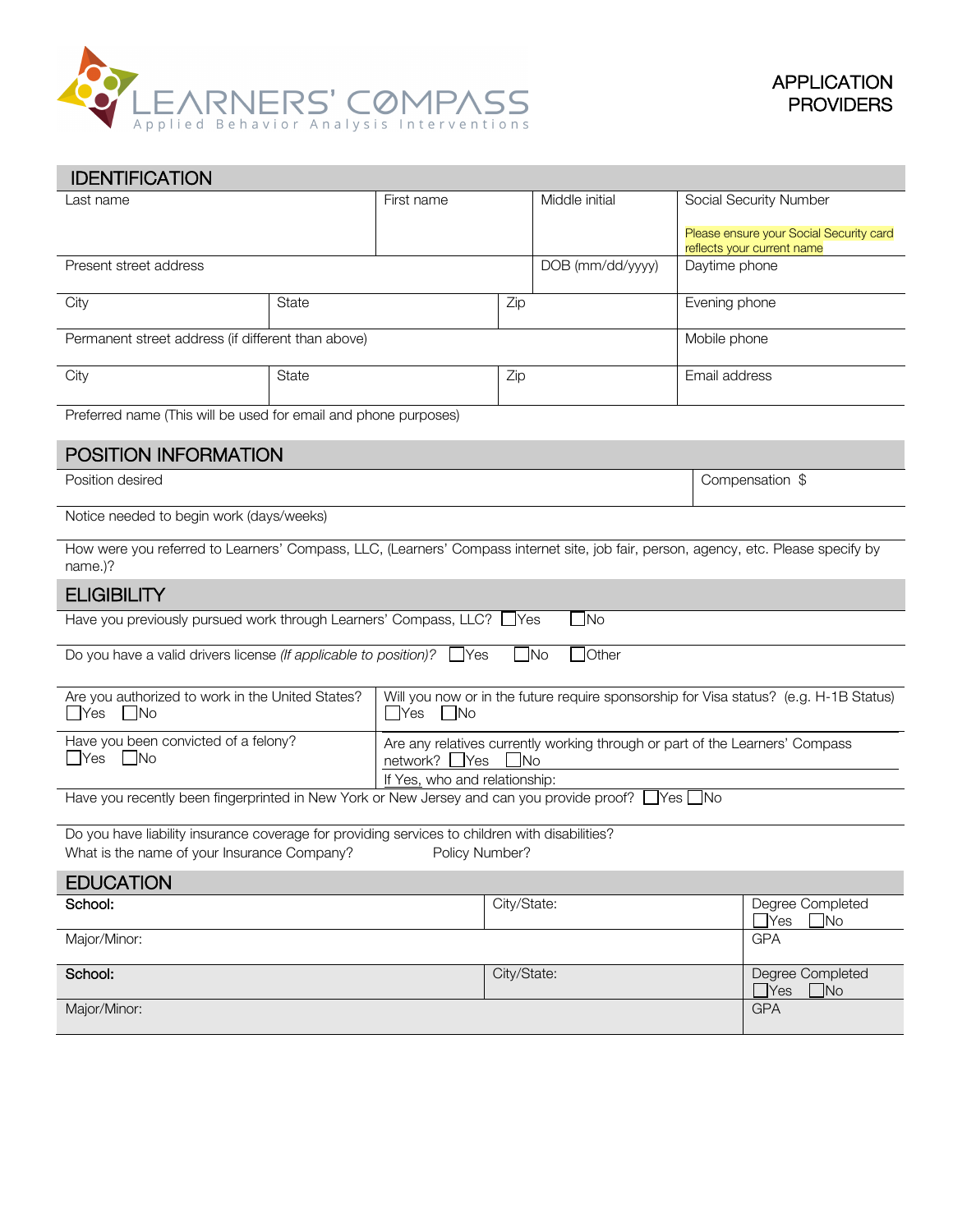| <b>LICENSE/CERTIFICATION</b>                          |                           |                                               |                          |  |  |
|-------------------------------------------------------|---------------------------|-----------------------------------------------|--------------------------|--|--|
| State Permanent/Professional or Provisional/Initial   |                           |                                               |                          |  |  |
| License Type                                          | License/Certification No. | State                                         | Expiration Date (if any) |  |  |
| License Type                                          | License/Certification No. | State                                         | Expiration Date (if any) |  |  |
| License Type                                          | License/Certification No. | State                                         | Expiration Date (if any) |  |  |
| <b>WORK HISTORY BEGIN WITH MOST RECENT OR PRESENT</b> |                           |                                               |                          |  |  |
| Work description/Name of agency                       |                           | Start date                                    | End date                 |  |  |
| Your name (if different from above)                   |                           |                                               |                          |  |  |
| Address                                               | City                      | State                                         | Phone number             |  |  |
| Job title and responsibilities                        | Reason for leaving        | Starting pay                                  | Ending pay               |  |  |
| Supervisor's name                                     | Supervisor's title        | May we contact your supervisor?<br>$\Box$ Yes | $\Box$ No                |  |  |
| Work description/Name of agency                       |                           | Start date                                    | End date                 |  |  |
| Your name (if different from above)                   |                           |                                               |                          |  |  |
| Address                                               | City                      | State                                         | Phone number             |  |  |
| Job title and responsibilities                        | Reason for leaving        | Starting pay                                  | Ending pay               |  |  |
| Supervisor's name                                     | Supervisor's title        | May we contact your supervisor?<br>$\Box$ Yes | $\Box$ No                |  |  |
| Work description/Name of agency                       |                           | Start date                                    | End date                 |  |  |
| Your name (if different from above)                   |                           |                                               |                          |  |  |
| Address                                               | City                      | State                                         | Phone number             |  |  |
| Job title and responsibilities:                       | Reason for leaving        | Starting pay                                  | Ending pay               |  |  |
| Supervisor's name                                     | Supervisor's title        | May we contact your supervisor?<br>No<br>No   |                          |  |  |

## ADDITIONAL RELEVANT INFORMATION

Please list any other work-related information you think will be helpful to us in considering you for the Learners' Compass team, such as total years in the field of autism services, age of children serviced, foreign language competency, additional work experience, volunteer work, etc.